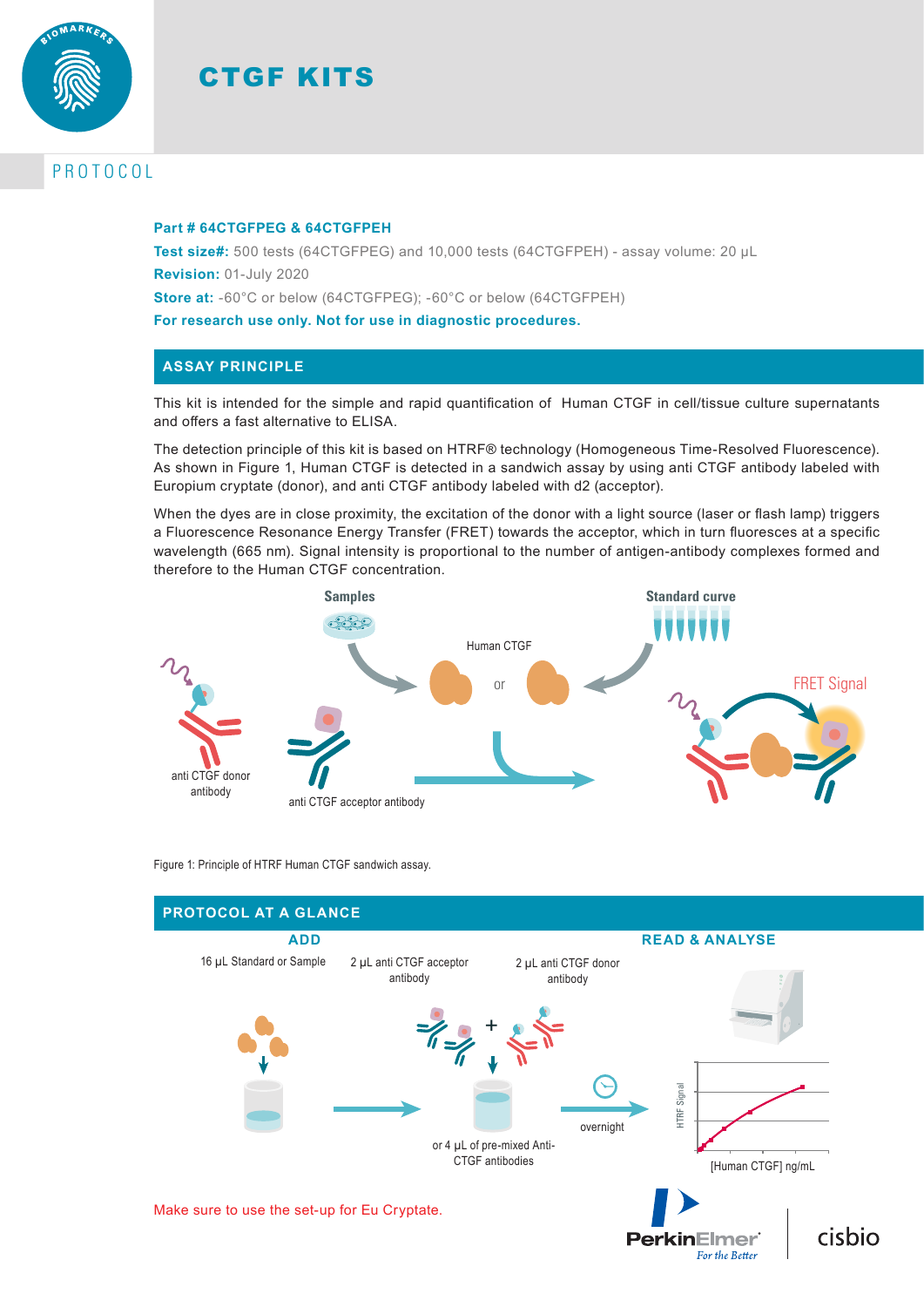### **MATERIALS PROVIDED:**

| <b>KIT COMPONENTS</b>           | <b>500 TESTS *</b><br>CAT#64CTGFPEG | 10,000 TESTS *<br><b>CAT # 64CTGFPEH</b> |  |  |
|---------------------------------|-------------------------------------|------------------------------------------|--|--|
| Human CTGF Standard             | 1 vial - $50 \mu L$                 | 1 vial - $50 \mu L$                      |  |  |
| Frozen                          | 4750 ng/mL                          | 4750 ng/mL                               |  |  |
|                                 | 1 vial - 20 µL                      | 1 vial - 0.4 mL                          |  |  |
| Human CTGF Eu Cryptate Antibody | Frozen - 50X                        | Frozen - 50X                             |  |  |
|                                 | 1 vial - 20 µL                      | 1 vial - 0.4 mL                          |  |  |
| Human CTGF d2 Antibody          | Frozen - 50X                        | Frozen - 50X                             |  |  |
| Diluent #5 **                   | 1 vial                              | 1 vial                                   |  |  |
| 5X                              | 2 mL                                | $10 \text{ mL}$                          |  |  |
| Detection buffer ***            | 2 vials                             | 1 vial                                   |  |  |
|                                 | $1.5$ mL                            | 50 mL                                    |  |  |
| ready-to-use                    | Detection Buffer #3                 | Detection Buffer #3                      |  |  |

\* When used as advised, the two available kit sizes will provide sufficient reagents for 500 tests and 10,000 tests respectively in 20 µL final volume..

Assay volumes can be adjusted proportionally to run the assay in 96 or 1536 well microplates.

\*\* Medium like cell culture medium can be an alternative to the diluent.

\*\*\* The Detection buffer is used to prepare working solutions of acceptor and donor reagents.

#### **PURCHASE SEPARATELY:**

• HTRF®-Certified Reader. Make sure the setup for Eu Cryptate is used.

For a list of HTRF-compatible readers and set-up recommendations, please visit www.cisbio.com/compatible-readers

• Small volume (SV) detection microplates - Use white plate only. For more information about microplate recommendations, please visit our website at: cisbio.com/microplates-recommendations

## **STORAGE AND STABILITY**



Store the kit at -60°C or below.

Under proper storage conditions, reagents are stable until the expiry date indicated on the label. Diluent and detection buffer are shipped frozen, but can be stored at 2-8°C in your premises.

If lyophilized, reconstituted reagents, antibodies, and standard stock solutions may be frozen and thawed only once. To avoid freeze/thaw cycles, it is recommended to dispense remaining stock solutions into disposable plastic vials for storage at -60°C or below .

Reagents

Volume of CTGF standard aliquots should not be under 10 µL.

## **REAGENT PREPARATION**

#### **BEFORE YOU BEGIN:**

- It is very important to prepare reagents in the specified buffers. The use of an incorrect diluent may affect reagent stability and assay results.
- Thaw the frozen reagents at room temperature, allow them to warm up to room temperature for at least 30 mins before use
- Before use, allow Diluent and Detection buffer to warm up at room temperature and homogenize them with a vortex.
- Antibody solutions must be prepared in individual vials and can be mixed prior to dispensing.
- Human CTGF standards (for standard curve) must be prepared in diluent or in the same medium as the samples.

## **TAKE CARE TO PREPARE STOCK AND WORKING SOLUTIONS ACCORDING TO THE DIRECTIONS FOR THE KIT SIZE YOU HAVE PURCHASED.**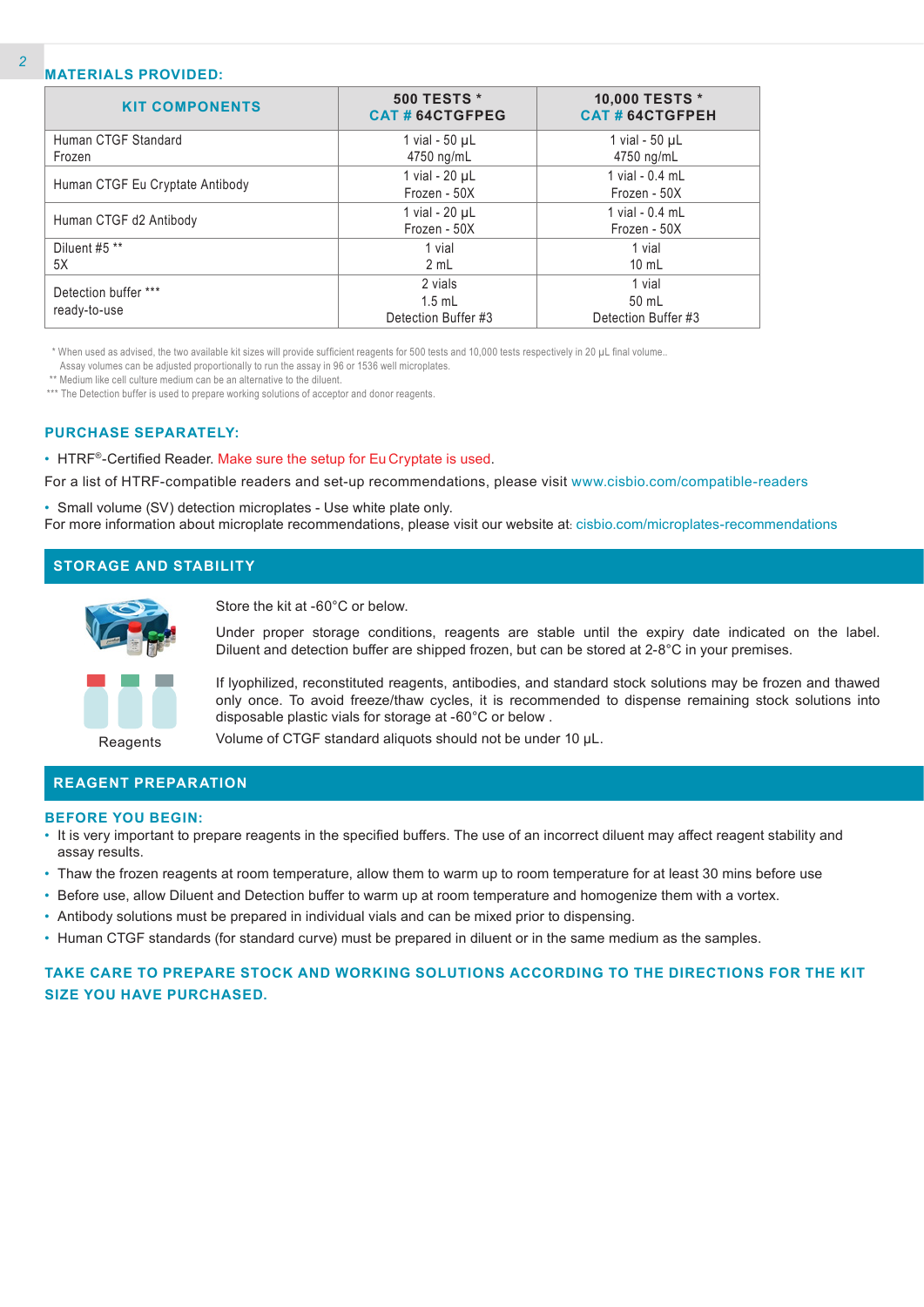## **TO PREPARE REAGENT STOCK SOLUTIONS:**

| <b>500 TESTS KIT - 64CTGFPEG</b>                                                                                                                                                                                                                                                                                               |                             | 10,000 TESTS KIT - 64CTGFPEH |                                                                                                                                                                                                                                                                                                                                  |  |  |  |  |  |
|--------------------------------------------------------------------------------------------------------------------------------------------------------------------------------------------------------------------------------------------------------------------------------------------------------------------------------|-----------------------------|------------------------------|----------------------------------------------------------------------------------------------------------------------------------------------------------------------------------------------------------------------------------------------------------------------------------------------------------------------------------|--|--|--|--|--|
| Anti-Human CTGF Eu Cryptate antibody                                                                                                                                                                                                                                                                                           |                             |                              |                                                                                                                                                                                                                                                                                                                                  |  |  |  |  |  |
| Thaw the Human CTGF Eu Cryptate antibody. Mix<br>gently.<br>This 50X stock solution can be frozen and stored at<br>-60°C or below.                                                                                                                                                                                             |                             |                              | Thaw the Human CTGF Eu Cryptate antibody. Mix<br>gently.<br>This 50X stock solution can be frozen and stored at<br>-60°C or below.                                                                                                                                                                                               |  |  |  |  |  |
|                                                                                                                                                                                                                                                                                                                                | Anti-Human CTGF d2 antibody |                              |                                                                                                                                                                                                                                                                                                                                  |  |  |  |  |  |
| Thaw the Human CTGF d2 antibody . Mix gently.<br>This 50X stock solution can be frozen and stored at<br>-60°C or below.                                                                                                                                                                                                        |                             |                              | Thaw the Human CTGF d2 antibody . Mix gently.<br>This 50X stock solution can be frozen and stored at<br>-60°C or below.                                                                                                                                                                                                          |  |  |  |  |  |
|                                                                                                                                                                                                                                                                                                                                | Human CTGF Standard         |                              |                                                                                                                                                                                                                                                                                                                                  |  |  |  |  |  |
| Thaw the CTGF standard solution in order to obtain a<br>4750 ng/mL stock solution. Mix gently.                                                                                                                                                                                                                                 |                             |                              | Thaw the CTGF standard solution in order to obtain a<br>4750 ng/mL stock solution. Mix gently.                                                                                                                                                                                                                                   |  |  |  |  |  |
|                                                                                                                                                                                                                                                                                                                                | <b>Diluent</b>              |                              |                                                                                                                                                                                                                                                                                                                                  |  |  |  |  |  |
| Dilute 5-fold the 5 X diluent #5 with distilled water:<br>homogenize the 5 X diluent #5 with a vortex and add 1<br>volume of stock solution in 4 volumes of distilled water<br>(e.g., 1 mL of diluent + 4 mL of distilled water). Mix<br>gently after dilution. This 1X diluent can be frozen and<br>stored at -60°C or below. | 4 vol                       | 1 vol<br>5X                  | Dilute 5-fold the 5 X diluent #5 with distilled water:<br>homogenize the 5 X diluent #5 with a vortex and add 1<br>volume of stock solution in 4 volumes of distilled water<br>(e.g., 10 mL of diluent + 40 mL of distilled water). Mix<br>gently after dilution. This 1X diluent can be frozen and<br>stored at -60°C or below. |  |  |  |  |  |
|                                                                                                                                                                                                                                                                                                                                | Detection buffer            |                              |                                                                                                                                                                                                                                                                                                                                  |  |  |  |  |  |
| The Detection buffer is ready-to-use.                                                                                                                                                                                                                                                                                          |                             |                              | The Detection buffer is ready-to-use.                                                                                                                                                                                                                                                                                            |  |  |  |  |  |

## **TO PREPARE ANTIBODY WORKING SOLUTIONS:**

Each well requires 2 µL of Human CTGF-Eu Cryptate Antibody and 2 µL of Human CTGF-d2 Antibody.

Prepare the two antibody solutions in separate vials.

| <b>500 TESTS KIT - 64CTGFPEG</b>                                                                                                                                                                                                                                                                                                   |                 | 10,000 TESTS KIT - 64CTGFPEH |                                                                                                                                                                                                                                                                                                                                      |  |  |  |  |  |
|------------------------------------------------------------------------------------------------------------------------------------------------------------------------------------------------------------------------------------------------------------------------------------------------------------------------------------|-----------------|------------------------------|--------------------------------------------------------------------------------------------------------------------------------------------------------------------------------------------------------------------------------------------------------------------------------------------------------------------------------------|--|--|--|--|--|
| Human CTGF Eu Cryptate antibody                                                                                                                                                                                                                                                                                                    |                 |                              |                                                                                                                                                                                                                                                                                                                                      |  |  |  |  |  |
| Dilute 50-fold the 50X stock solution (thawed<br>reagent) of CTGF Eu Cryptate antibody stock<br>solution with the Detection buffer #3 : add 1 volume<br>of Eu Cryptate antibody stock solution in 49 volumes<br>of Detection buffer #3 (e.g., 20 µL of Eu Cryptate<br>antibody stock solution + 980 µL of Detection Buffer<br>#3). | 49 vol<br>1 vol | $49$ vol<br>1 vol            | Dilute 50-fold the 50X stock solution (thawed<br>reagent) of CTGF Eu Cryptate antibody stock<br>solution with the Detection buffer #3 : add 1 volume<br>of Eu Cryptate antibody stock solution in 49 volumes<br>of Detection buffer #3 (e.g., 0.4 mL of Eu Cryptate<br>antibody stock solution + 19.6 mL of Detection Buffer<br>#3). |  |  |  |  |  |
|                                                                                                                                                                                                                                                                                                                                    |                 | Human CTGF d2 antibody       |                                                                                                                                                                                                                                                                                                                                      |  |  |  |  |  |
| Dilute 50-fold the 50X stock solution (thawed<br>reagent) of CTGF d2 antibody stock solution with the<br>Detection buffer #3 : add 1 volume of d2-antibody<br>stock solution in 49 volumes of Detection buffer #3<br>(e.g., 20 $\mu$ L of d2-antibody stock solution + 980 $\mu$ L<br>of Detection Buffer #3).                     | 49 vol<br>1 vol | 49 vol<br>1 vol              | Dilute 50-fold the 50X stock solution (thawed<br>reagent) of CTGF d2 antibody stock solution with the<br>Detection buffer #3 : add 1 volume of d2 antibody<br>stock solution in 49 volumes of Detection buffer #3<br>(e.g., 0.4 mL of d2 antibody stock solution + 19.6 mL<br>of Detection Buffer #3).                               |  |  |  |  |  |
| Antibody mix                                                                                                                                                                                                                                                                                                                       |                 |                              |                                                                                                                                                                                                                                                                                                                                      |  |  |  |  |  |
| It is possible to pre-mix the two ready-to-use<br>antibody solutions just prior to dispensing the<br>reagents by adding 1 volume of d2 antibody solution<br>to 1 volume of Cryptate antibody solution (e.g. 1 mL<br>of d2 antibody + 1 mL of Cryptate antibody).                                                                   |                 |                              | It is possible to pre-mix the two ready-to-use<br>antibody solutions just prior to dispensing the<br>reagents by adding 1 volume of d2 antibody solution<br>to 1 volume of Cryptate antibody solution (e.g. 1 mL<br>of d2 antibody + 1 mL of Cryptate antibody).                                                                     |  |  |  |  |  |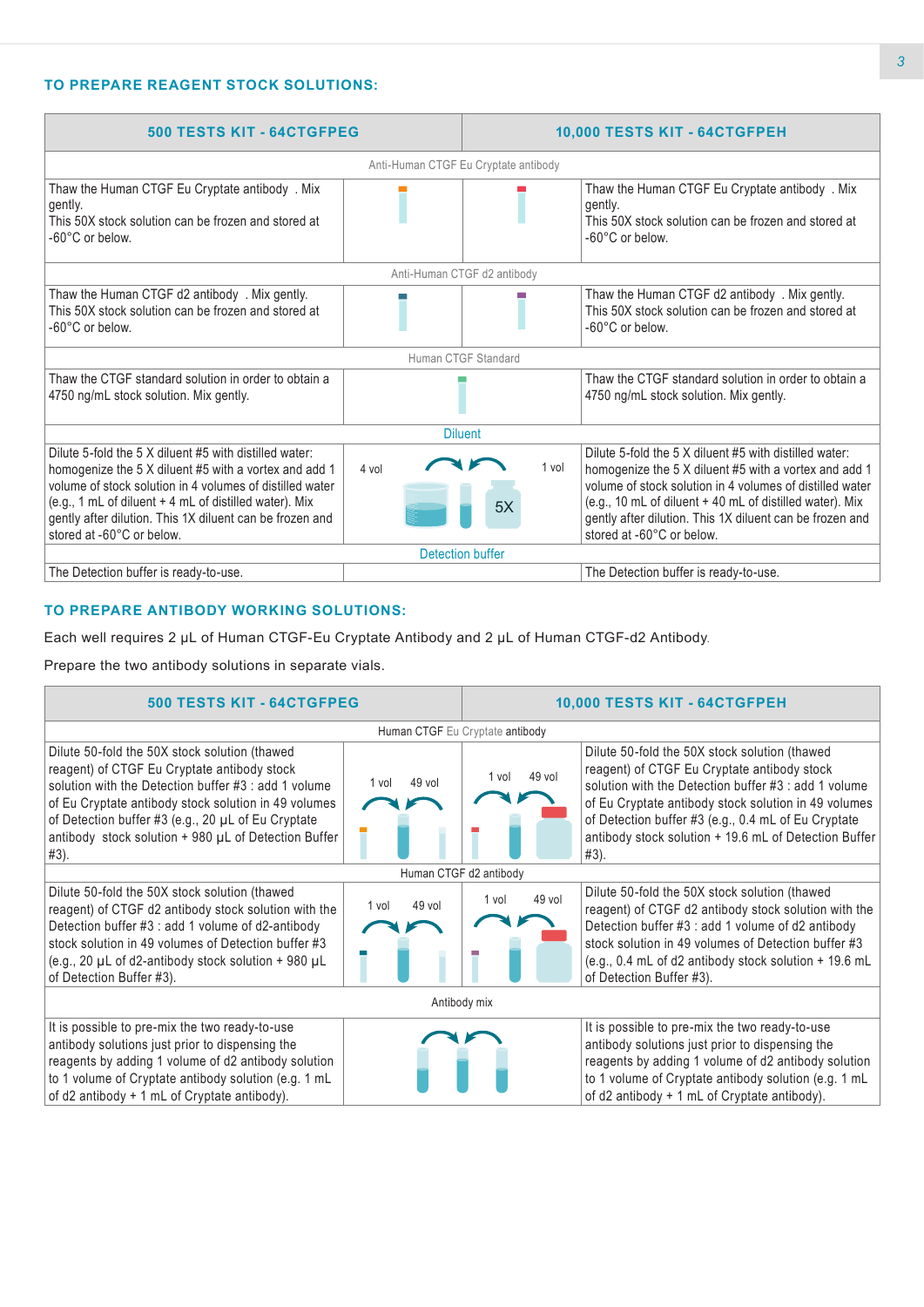### **TO PREPARE STANDARD WORKING SOLUTIONS:**

- Each well requires 16 µL of standard.
- Dilute the standard stock solution serially with diluent #5 (1X)
- In order to check for a potential interference effect from your own assay buffer when using the assay for the first time, we highly recommend the parallel preparation of a standard curve in your own supplemented cell culture medium and in diluent #5 (1X).
- In order to counteract any standard sticking, we recommend changing tips between each dilution.

#### A recommended standard dilution procedure is listed and illustrated below:

Dilute the standard stock solution 10-fold with diluent #5 (1X) to prepare high standard (std 7): e.g. take 15 µL of standard stock solution and add it to 135 µL of diluent #5 (1X). Mix gently.

Use the high standard (std 7) to prepare the standard curve using 1/1.9 serial dilutions as follows:

- Dispense 72 µL of diluent #5 (1X) in each vial from Std 6 to Std 0.
- Add 80 µL of standard to 72 µL of diluent #5 (1X), mix gently and repeat the 1/1.9 serial dilution to make standard solutions: std6, std5, std4, std3, std2, std1.

This will create 7 standards for the analyte. Std 0 (Negative control) is diluent #5 (1X) or appropriate culture medium alone.



| <b>STANDARD</b>                | <b>SERIAL DILUTIONS</b>                                 | <b>CTGF WORKING</b><br><b>SOLUTIONS (NG/ML)</b> |
|--------------------------------|---------------------------------------------------------|-------------------------------------------------|
| <b>Standard Stock solution</b> | Thawed stock solution                                   | 4750                                            |
| Standard 7                     | 15 $\mu$ L stock solution + 135 $\mu$ L Diluent #5 (1X) | 475                                             |
| Standard 6                     | 80 $\mu$ L standard 7 + 72 $\mu$ L Diluent #5 (1X)      | 250                                             |
| Standard 5                     | 80 µL standard $6 + 72$ µL Diluent #5 (1X)              | 131.60                                          |
| Standard 4                     | 80 µL standard $5 + 72$ µL Diluent #5 (1X)              | 69.30                                           |
| Standard 3                     | 80 µL standard $4 + 72$ µL Diluent #5 (1X)              | 36.45                                           |
| Standard 2                     | 80 $\mu$ L standard 3 + 72 $\mu$ L Diluent #5 (1X)      | 19.20                                           |
| Standard 1                     | 80 µL standard $2 + 72$ µL Diluent #5 (1X)              | 10.10                                           |
| Standard 0                     | 100 uL Diluent #5 (1X)                                  | 0                                               |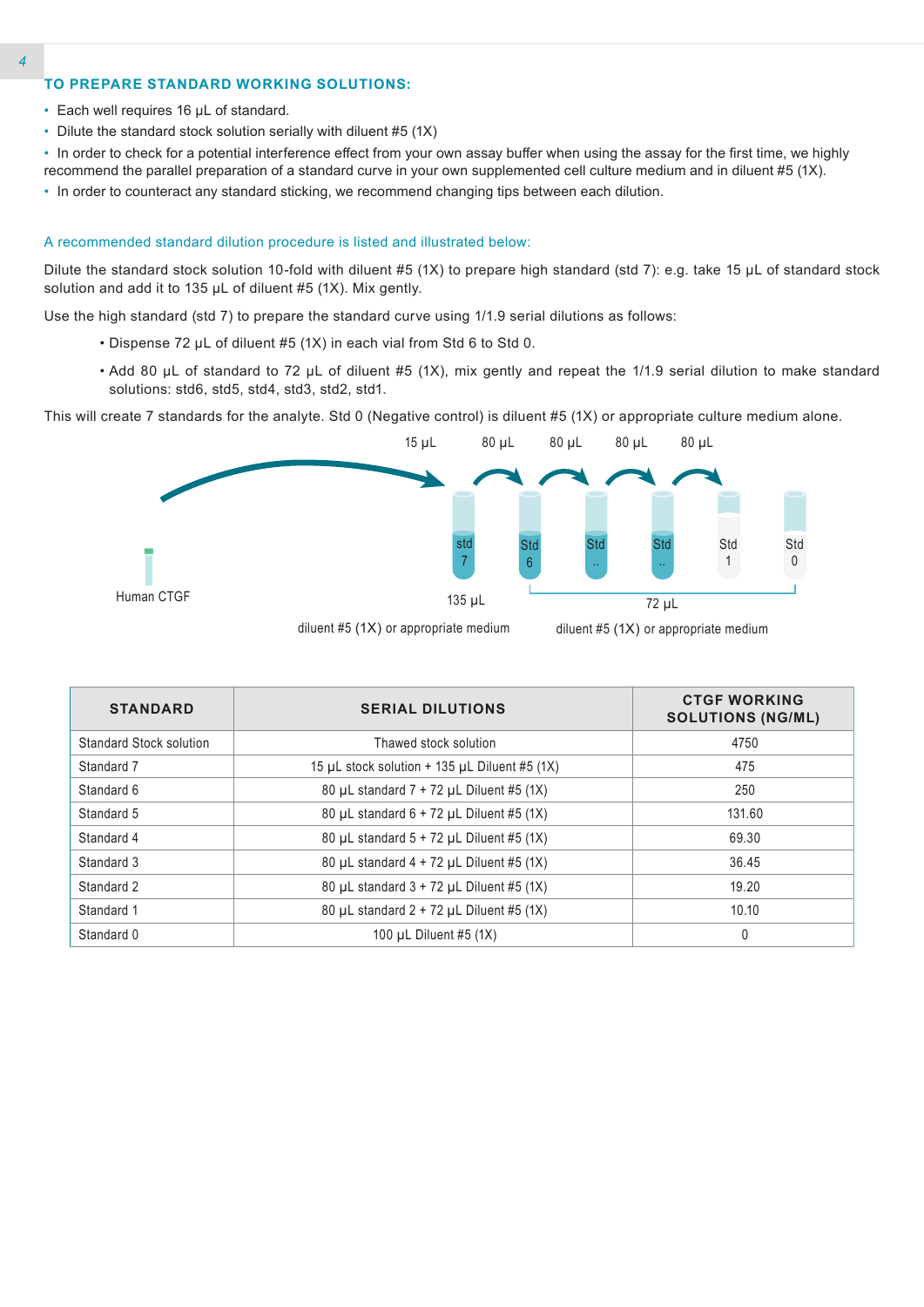### **TO PREPARE SAMPLES:**

• Each well requires 16 µL of sample.

• Just after their collection, put the samples at 4°C and test them immediately. For later use, samples should be dispensed into disposable plastic vials and stored at -60°C or below. Avoid multiple freeze/thaw cycles.

• Samples with a concentration above the highest standard (std 7) must be diluted diluent #5 (1X) or in your appropriate sample medium.

## **ASSAY PROTOCOL**

|                   | Standard (Std 0 - std 7)                                                              | <b>Samples</b>                                      |  |  |  |  |  |
|-------------------|---------------------------------------------------------------------------------------|-----------------------------------------------------|--|--|--|--|--|
| Step              | Dispense 16 µL of each Human CTGF standard<br>(Std 0 - std 7) into each standard well | Dispense 16 µL of each sample into each sample well |  |  |  |  |  |
| Step <sub>2</sub> | Add 2 µL of Human CTGF d2 antibody working solution to all wells                      |                                                     |  |  |  |  |  |
| Step 3            | Add 2 µL of Human CTGF Eu Cryptate antibody working solution to all wells             |                                                     |  |  |  |  |  |
| 4<br><b>Step</b>  | Seal the plate and incubate overnight                                                 |                                                     |  |  |  |  |  |
| Step 5            | Remove the plate sealer and read on an HTRF® compatible reader                        |                                                     |  |  |  |  |  |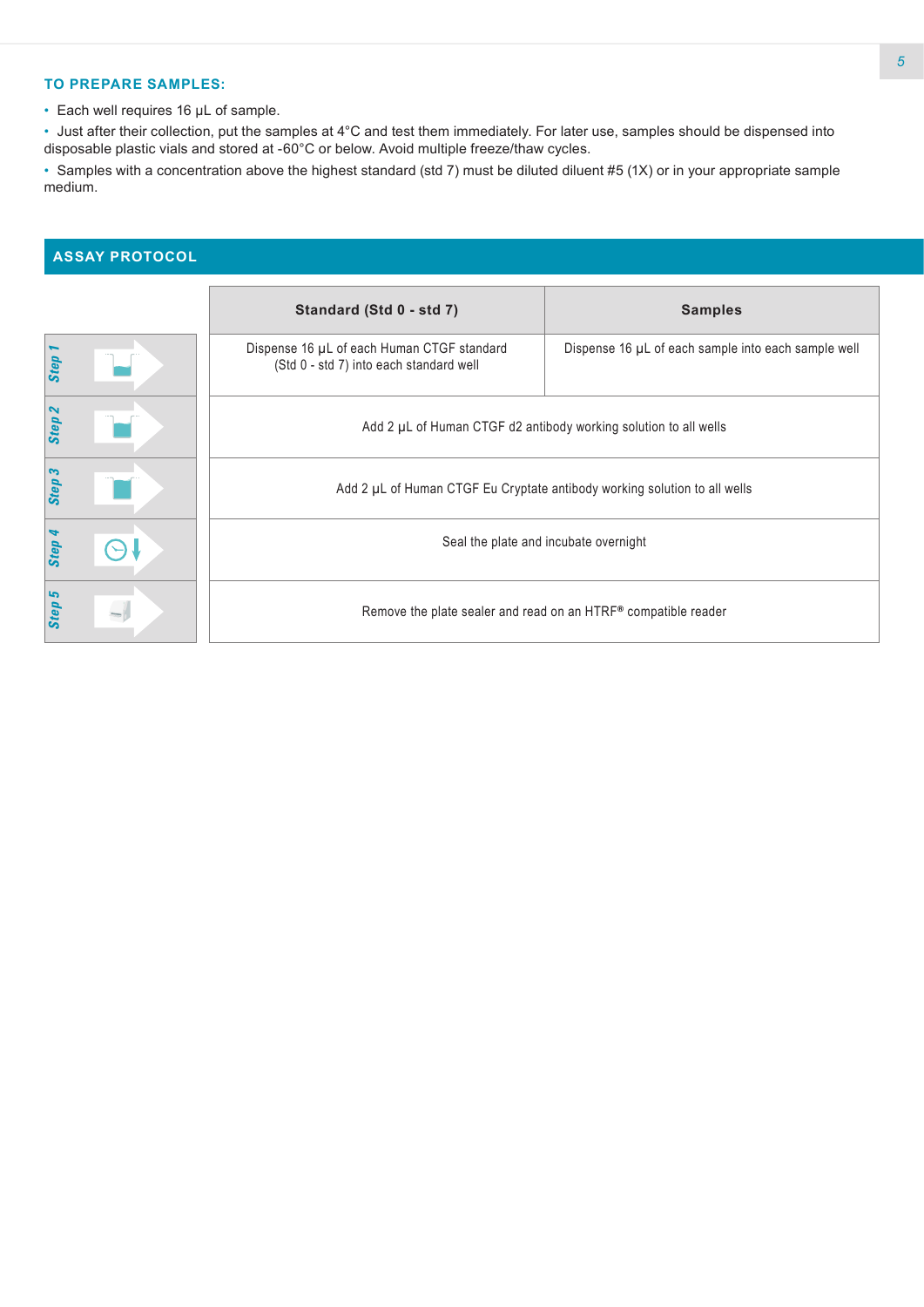|                         |                                                   | $\overline{2}$                                                                        | 3              | 4                                                                           | 5                                | 6              |  |
|-------------------------|---------------------------------------------------|---------------------------------------------------------------------------------------|----------------|-----------------------------------------------------------------------------|----------------------------------|----------------|--|
|                         | 16 µL Std 0 (Negative control)                    |                                                                                       |                | 16 µL Sample 1                                                              |                                  |                |  |
| $\overline{\mathsf{A}}$ | 2 µL Human CTGF-d2<br>2 µL Human CTGF-Eu Cryptate | Repeat Well A1                                                                        | Repeat Well A1 | 2 µL Human CTGF-d2<br>2 µL Human CTGF-Eu Cryptate                           | Repeat Well A4                   | Repeat Well A4 |  |
|                         | 16 µL Std 1                                       |                                                                                       |                | 16 µL Sample 2                                                              |                                  |                |  |
| B                       | 2 µL Human CTGF-d2<br>2 µL Human CTGF-Eu Cryptate | Repeat Well B1                                                                        | Repeat Well B1 | 2 µL Human CTGF-d2<br>2 µL Human CTGF-Eu Cryptate                           | Repeat Well B4                   | Repeat Well B4 |  |
|                         | 16 µL Std 2                                       |                                                                                       |                | 16 µL Sample 3                                                              |                                  |                |  |
| $\mathbf c$             | 2 µL Human CTGF-d2<br>2 µL Human CTGF-Eu Cryptate | Repeat Well C1                                                                        | Repeat Well C1 | 2 µL Human CTGF-d2<br>2 µL Human CTGF-Eu Cryptate                           | Repeat Well C4                   | Repeat Well C4 |  |
|                         | 16 µL Std                                         |                                                                                       |                | 16 µL Sample                                                                |                                  |                |  |
| D                       | 2 µL Human CTGF-d2<br>2 µL Human CTGF-Eu Cryptate | Repeat Well D1                                                                        | Repeat Well D1 | 2 µL Human CTGF-d2<br>2 µL Human CTGF-Eu Cryptate                           | Repeat Well D4                   | Repeat Well D4 |  |
|                         | 16 µLStd                                          |                                                                                       |                | 16 µL Sample                                                                |                                  |                |  |
| E                       | 2 µL Human CTGF-d2<br>2 µL Human CTGF-Eu Cryptate | Repeat Well E1                                                                        | Repeat Well E1 | 2 µL Human CTGF-d2<br>2 µL Human CTGF-Eu Cryptate                           | Repeat Well E4                   |                |  |
|                         | 16 µL Std                                         |                                                                                       |                | 16 µL Sample                                                                |                                  |                |  |
| F                       | 2 µL Human CTGF-d2<br>2 µL Human CTGF-Eu Cryptate | Repeat Well F1<br>Repeat Well F1<br>2 µL Human CTGF-d2<br>2 µL Human CTGF-Eu Cryptate |                | Repeat Well F4                                                              | Repeat Well F4                   |                |  |
|                         | 16 µL Std                                         |                                                                                       |                | 16 µL Sample                                                                |                                  |                |  |
| G                       | 2 µL Human CTGF-d2<br>2 µL Human CTGF-Eu Cryptate | Repeat Well G1                                                                        | Repeat Well G1 | 2 µL Human CT<br>2 µL Human CTG<br>vptate                                   | Repeat Well G4<br>Repeat Well G4 |                |  |
|                         | 16 µL Std                                         |                                                                                       |                | $1 2 3$ 4 $(6 7 8 9 10 11 12 13 14 15 16 17 18 19 20 21 22 23 24)$<br>16 ul |                                  |                |  |
| H                       | 2 µL Human CTGF-d2<br>2 µL Human CTGF-Eu Cryptate | Repeat Well H1                                                                        | Repeat Well H1 | $2 \mu L \frac{B}{C}$                                                       |                                  |                |  |

H I J K L M N O P Q